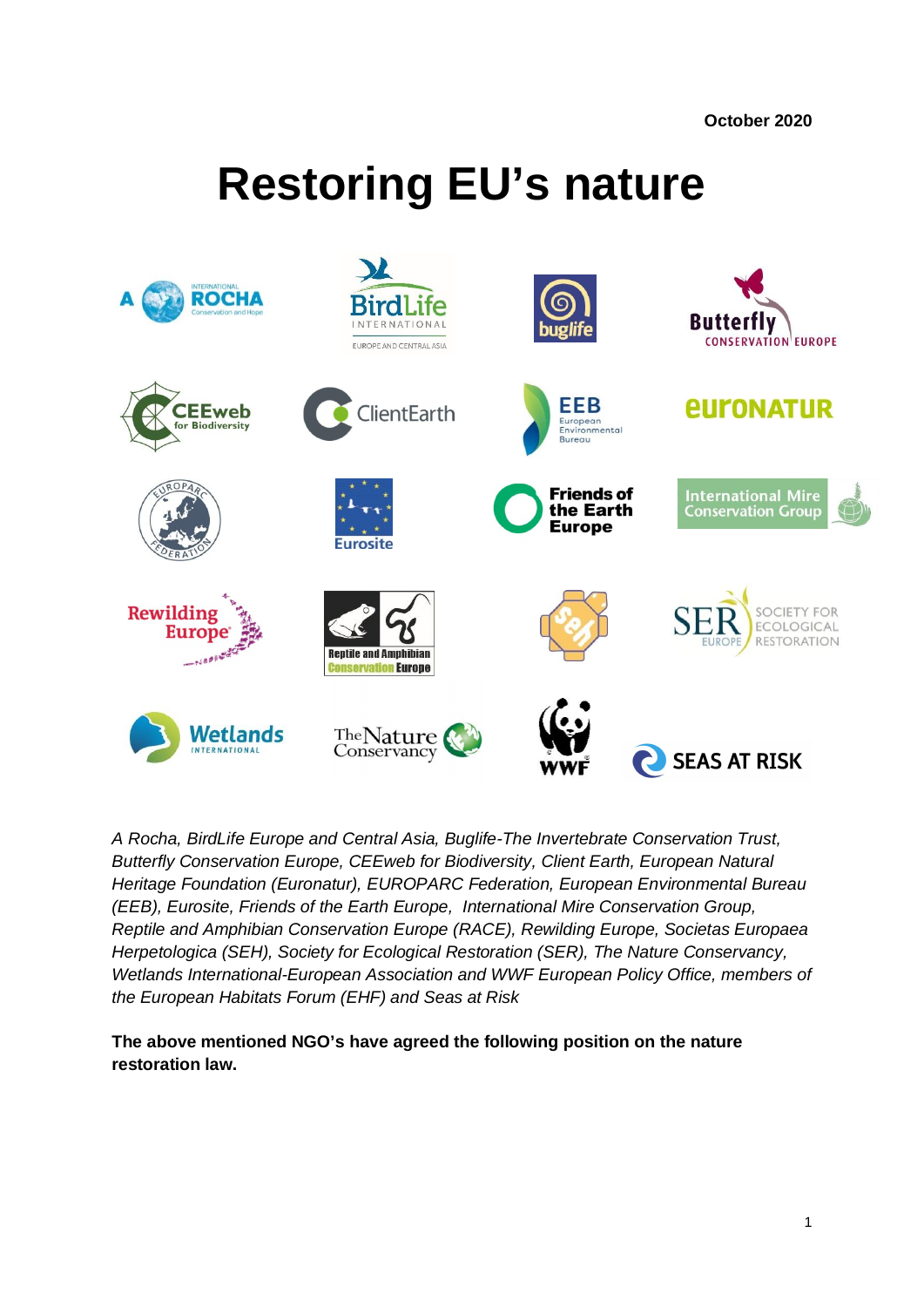#### **Introduction**

Habitats across Europe are not in good health and ecosystem degradation is a major issue across the EU.<sup>1</sup> Habitat fragmentation, loss and degradation as a result of land and sea use change, through e.g. agricultural intensification, grey infrastructure developments, overfishing or intensified forestry, is widespread.<sup>2</sup> Further major drivers of biodiversity loss, such as the over-exploitation of natural resources both on land and at sea, the effects of the climate crisis, pollution and invasive alien species have also contributed to the decline in quantity and quality of important ecosystems, as well as to the decline in nature's contribution to people across Europe.<sup>3</sup>

As a result of this degradation, while still much-needed, conservation and protection of remaining ecosystems can no longer halt biodiversity loss on their own. We need to take action to bring back 'high-quality' nature by restoring degraded ecosystems to enable nature to recover and to improve the health and resilience of our ecosystems in order to turn the tide against biodiversity loss.

Yet, progress on ecosystem restoration has been insufficient in this past decade. The global biodiversity targets for 2020, the Aichi Targets,<sup>4</sup> and the targets of the EU's Biodiversity Strategy for 2020<sup>5</sup> both included a commitment to restore 15% of degraded ecosystems, however, this has been missed by far.<sup>6</sup>

Land degradation, through e.g. the drying and burning of peatlands or deforestation, substantially contributes to the climate crisis, being responsible for 3.6-4.4 billion tons of CO2 globally between 2000 and 2009.<sup>7</sup> The IPCC further estimates that 23% of total global anthropogenic greenhouse gas emissions between 2007 and 2016 derived from agriculture, forestry and other land use.<sup>8</sup>

Restoration activities, on the other hand, hold significant potential for climate mitigation and adaptation, as "actions to avoid, reduce and reverse land degradation can provide more than one third of the most cost-effective climate mitigation needed to keep global warming under 2°C by 2030".<sup>9</sup> Restoring ecosystems such as peatlands, floodplains, coastal areas, or

https://www.eea.europa.eu/publications/soer-2020.

<sup>6</sup> Cf. mid-term assessment https://eur-lex.europa.eu/legal-content/EN/TXT/?uri=CELEX:52015DC0478; IPBES,

 $1$  EEA, 'The European Environment - state and outlook for 2020' (2019).

https://www.eea.europa.eu/publications/soer-2020; https://www.eea.europa.eu/themes/biodiversity/state-ofnature-in-the-eu/article-17-national-summary-dashboards/conservation-status-and-trends.

<sup>&</sup>lt;sup>2</sup> IPBES, 'Regional Assessment Report on Biodiversity and Ecosystem Services for Europe and Central Asia' (2018)

https://ipbes.net/assessment-reports/eca; https://www.eea.europa.eu/soer/2015/europe/biodiversity

<sup>&</sup>lt;sup>3</sup> IPBES, 'Global Assessment Report on Biodiversity and Ecosystem Services' (2019), https://ipbes.net/globalassessment; EEA, 'The European Environment - state and outlook for 2020' (2019),

<sup>4</sup> https://www.cbd.int/doc/decisions/cop-10/cop-10-dec-02-en.pdf

<sup>5</sup> https://ec.europa.eu/environment/nature/biodiversity/strategy\_2020/index\_en.htm

<sup>&#</sup>x27;Global Assessment Report on Biodiversity and Ecosystem Services' (2019), https://ipbes.net/global-assessment; CBD, Global Biodiversity Outlook 5 (2020), https://www.cbd.int/gbo5.

 $7$  IPBES, 'The IPBES assessment report on land degradation and restoration' (2018), https://ipbes.net/assessment-reports/ldr.

<sup>&</sup>lt;sup>8</sup> IPCC, 'Climate Change and Land' (2020),

https://www.ipcc.ch/site/assets/uploads/sites/4/2020/02/SPM\_Updated-Jan20.pdf.

 $9$  IPBES, 'The IPBES assessment report on land degradation and restoration' (2018) https://ipbes.net/assessment-reports/ldr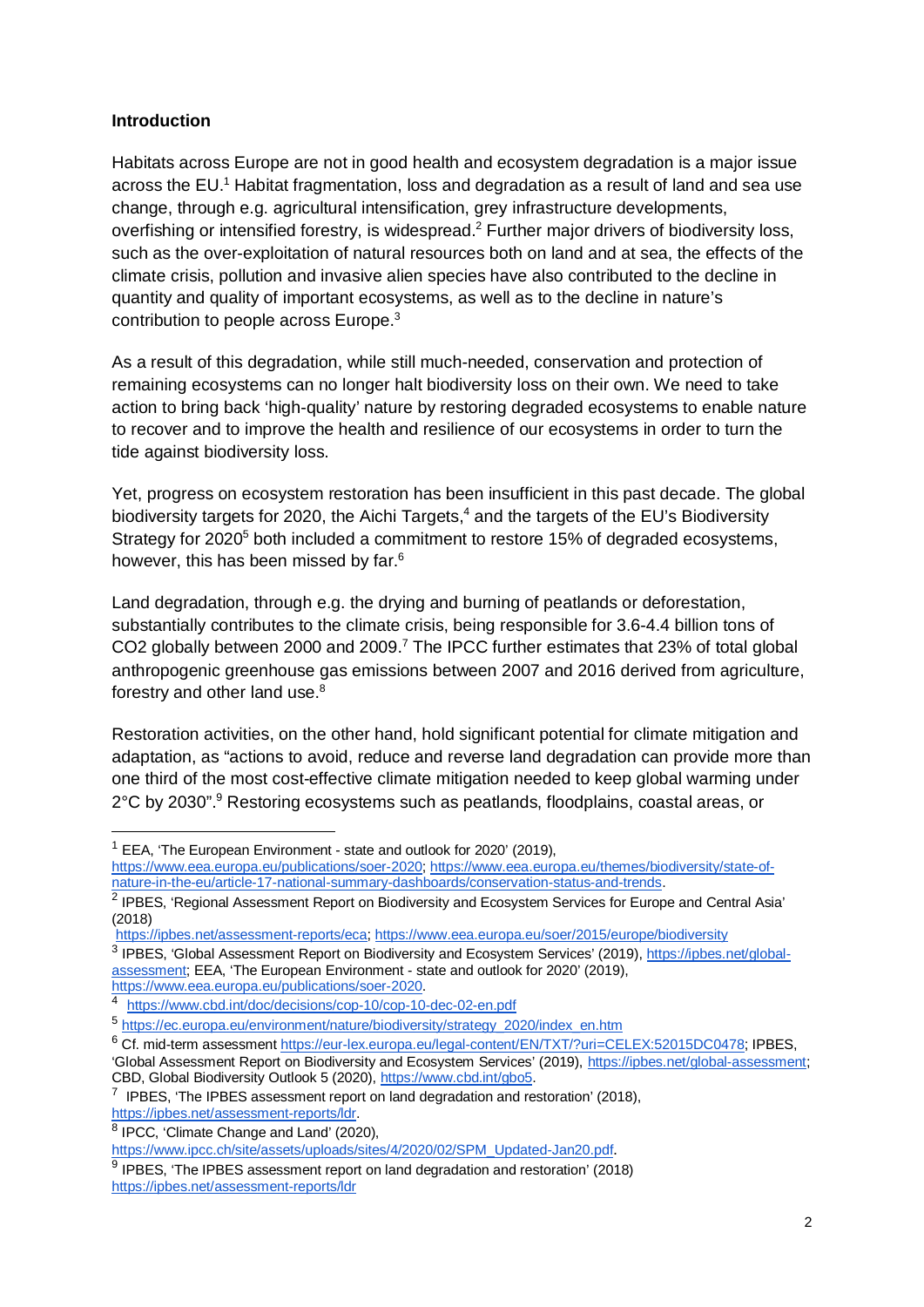upland forests can also provide solutions for climate adaptation by improving water retention, providing flood and drought protection, mitigate heat or provide protection from erosions and landslides.<sup>10</sup>

In addition to major biodiversity and climate mitigation and adaptation benefits, restoration activities also provide significant social and economic benefits such as sustainable jobs for local communities or recreation opportunities, and can contribute to our overall health and wellbeing, including by enhancing our resilience against future pandemics<sup>11</sup> and through the provision of vital ecosystem services.<sup>12</sup> The restoration law should lay the groundwork for activities developed in conjunction with local stakeholders to determine adequate interventions for each landscape and community. The legislation should take measures to avoid increasing pressure on local livelihoods and take into account existing social dynamics.

Economically, investments in restoration activities and in avoiding land degradation generally by far exceed the costs thereof.<sup>13</sup> Overall, there is thus a clear case for restoration activities from an ecological, climate, social and economic perspective.

## **Policy context**

The EU's Biodiversity Strategy for 2030 includes a commitment that ''subject to an impact assessment, the Commission will put forward a proposal for legally binding EU nature restoration targets in 2021 to restore degraded ecosystems, in particular those with the most potential to capture and store carbon and to prevent and reduce the impact of natural disasters.''<sup>14</sup> The legally binding targets will require a new legal instrument, further referred to as 'restoration law', that presents a major opportunity for turning the tide against biodiversity loss while also contributing to climate mitigation and adaptation.

In this paper, the undersigning NGOs present recommendations on key elements of the restoration law, focusing on the objectives, targets, criteria, measures, governance and finance aspects of the new law. Before outlining our recommendations for the restoration law, three preliminary points must be stressed.

**Firstly**, learning from the failures of the previous restoration commitment in both the global Aichi targets and the EU's Biodiversity Strategy to 2020, **the new restoration law must be targeted and result in urgent large-scale restoration across the EU.** This is not only required by the urgency of the biodiversity crisis, but also demanded by the Biodiversity Strategy itself which stresses 'the need for urgent action'. Therefore, instead of starting a

<sup>&</sup>lt;sup>10</sup> OECD, 'Nature-based solutions for adapting to water-related climate risks' (2020) OECD Environmental Policy Paper No.21, https://doi.org/10.1787/2257873d-en.

<sup>&</sup>lt;sup>11</sup> UNEP, 'Preventing the next pandemic - Zoonotic diseases and how to break the chain of transmission' (2020), https://www.unenvironment.org/resources/report/preventing-future-zoonotic-disease-outbreaks-protectingenvironment-animals-and; https://ipbes.net/covid19stimulus

 $12$  EEA. 'Healthy environment, healthy lives: how the environment influences health and well-being in Europe' (2020), https://www.eea.europa.eu/publications/healthy-environment-healthy-lives; IPBES, 'Global Assessment Report on Biodiversity and Ecosystem Services' (2019), https://ipbes.net/global-assessment.

<sup>&</sup>lt;sup>13</sup> OECD, 'Biodiversity: Finance and the Economic and Business Case for Action' (2019), OECD Publishing https://doi.org/10.1787/a3147942-en; IPBES, 'The IPBES assessment report on land degradation and restoration' (2018) https://ipbes.net/assessment-reports/ldr.

<sup>14</sup> https://eur-lex.europa.eu/legal-content/EN/TXT/?qid=1590574123338&uri=CELEX:52020DC0380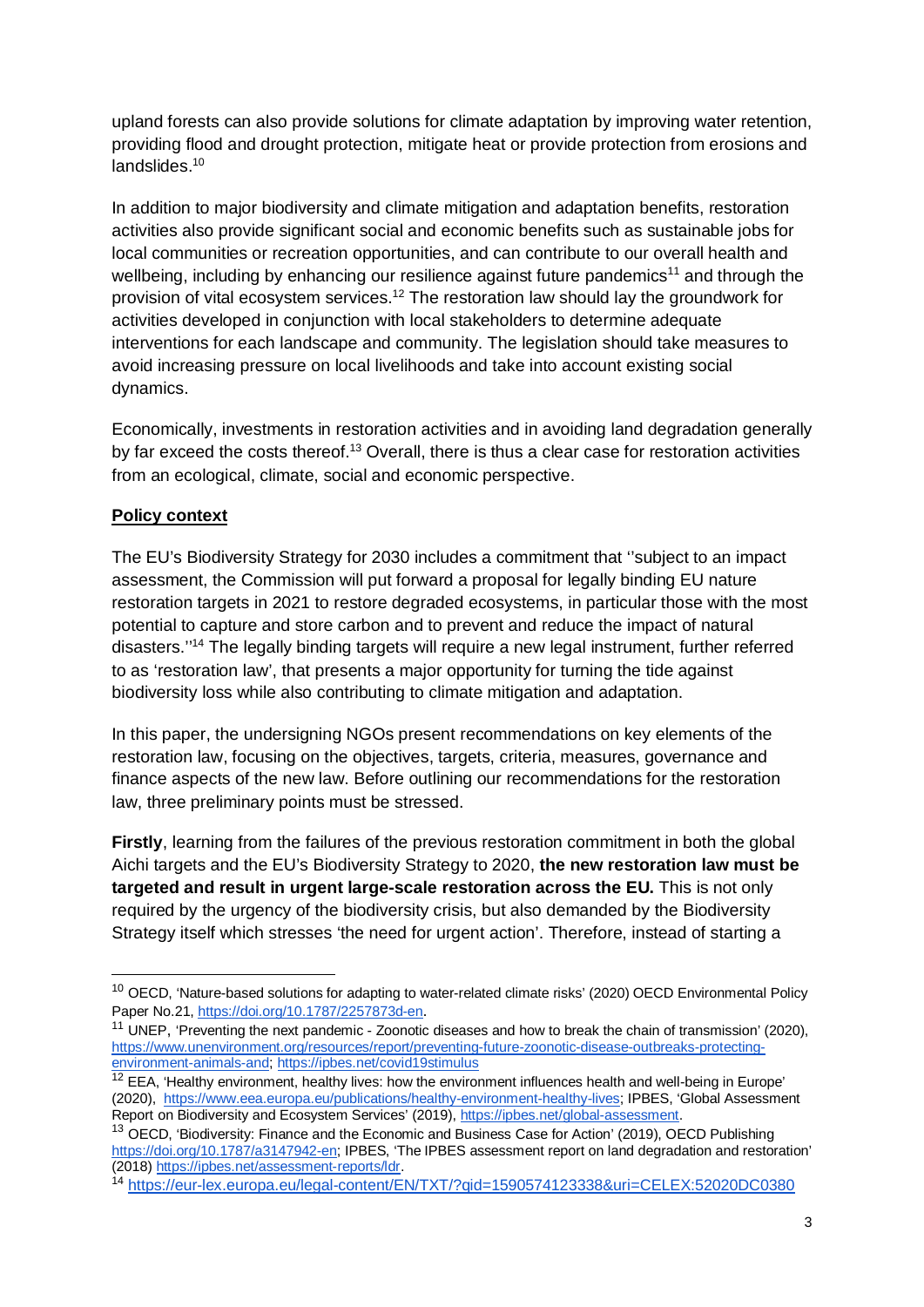lengthy debate on definitions, the new law should require concrete restoration actions and build as much as possible on existing definitions. The law should be compact, targeted and directly actionable in order to quickly lead to significant improvements in 15% of the EU's land and sea area, leading to 'high quality nature' with a significant positive impact on biodiversity.

**Secondly, the new law should be additional to the relevant EU Directives** so as to not undermine or duplicate existing EU nature and water protection obligations that include some restoration requirements. Art.6(1) of the Habitats Directive, for example, requires Member States to establish the necessary conservation measures and Art.6(2) demands Member States to avoid deterioration of natural habitat which can both also include restoration measures, depending on the needs of the site. Art.6(2) has been interpreted to include an obligation to *"*ensure that damaged habitats are allowed to recover*.*" <sup>15</sup> Art.10 promotes improving the ecological coherence of the Natura 2000 network. Under Art. 4 of the Water Framework Directive "Member States shall protect, enhance and restore all bodies of water".

As a result, the legislation must explicitly go beyond what is already required by the Habitats Directive and other EU legislation (mainly Birds Directive, Water Framework Directive, Marine Strategies Framework Directive) to build upon the existing obligations. Therefore, a new restoration law cannot merely add a deadline to already existing and strong requirements in protected areas. Instead, the new law should add targeted and specific additional restoration requirements, both inside and outside of protected areas (including Natura 2000 areas), while the implementation and enforcement of existing legislation is improved simultaneously. In case of freshwater ecosystems, the restoration should *inter alia* target biodiversity-rich small water bodies which are currently not addressed by the Water Framework Directive.

**Thirdly, the restoration law should create synergies between the biodiversity and climate crisis agenda** by putting a specific focus on biodiverse ecosystems with significant carbon storage and sequestration potential, such as peatlands, floodplains, wetlands, oldgrowth forests, biodiversity rich grasslands, coastal areas or marine ecosystems. Nonetheless, the focus and primary objective of the new law should remain on tackling biodiversity loss. The new law should therefore also enable the restoration of biodiverse ecosystems with lower carbon storage potential given their important contributions to biodiversity and ecosystem resilience.

<sup>15</sup> Case C-117/00 *Commission v Ireland (Red Grouse)* [2002], para 31-33; cf. also Opinion AG Kokott, Case C-301/12 *Cascina Tre Pini,* para 50 (failure to fulfill Art.6(2) protection obligations "[...] does not warrant the withdrawal of protected status. Member States should rather take the necessary measures to restore the site.")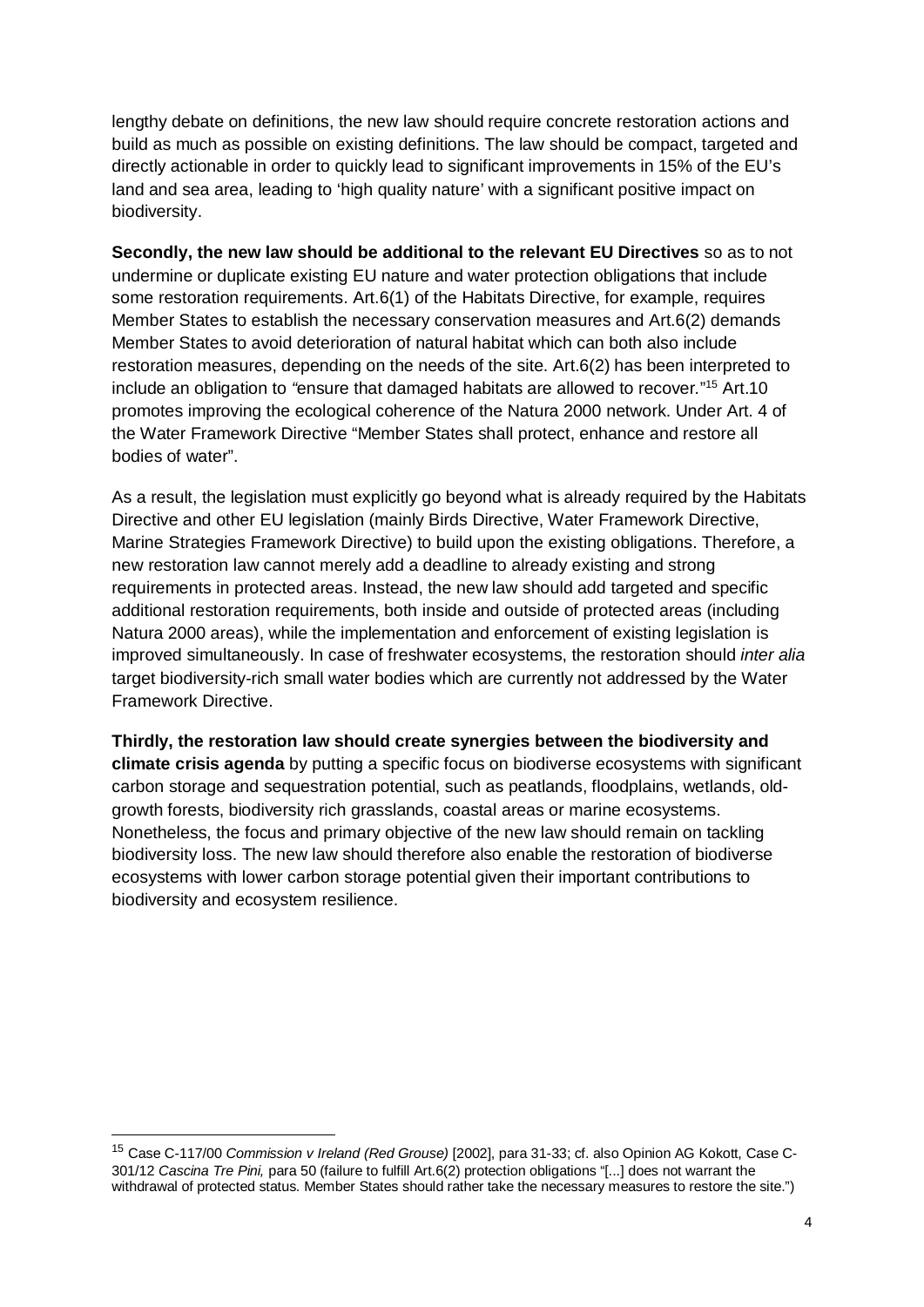#### **Main elements of the restoration law**

#### **Objectives**

In line with the commitment in the EU's Biodiversity Strategy for 2030, the main objectives of the restoration law should be two-fold:

**As the main objective, the law must contribute to halting and reversing biodiversity loss, resulting in the restoration of habitats, species and ecosystem functioning, connectivity and resilience at landscape level across the EU.** In this respect, the restoration law must be complementary to and synergistic with the objectives of the Birds and Habitats Directives, the Water Framework Directive, the Floods Directive and the Marine Strategy Framework Directive, building on their objectives through ecological restoration that both reduces fragmentation and increases the resilience of Europe's biodiversity to the impacts of the climate crisis.

**As the supportive objective, the restoration law should contribute to climate change mitigation and adaptation.** By creating synergies and focusing on biodiverse ecosystems with potential for carbon storage and sequestration, restoration actions have the potential to provide major biodiversity benefits as well as contribute to climate mitigation and adaptation. Given that the biodiversity and climate crises are closely connected and equally urgent, we cannot waste time on single-purpose solutions such as grey infrastructure, but should use this new law as an opportunity to create multiple benefits through restoration as a key nature-based solution to the climate crisis.<sup>16</sup> Such a synergistic approach is also simply a matter of cost-effectiveness.

Recognising the main objectives of the law, the restoration targets should include ecosystems (with their characteristic species) that play an important role as nature-based solutions for climate change mitigation and adaptation: ecosystems with high carbon storage or absorption potential or those that contribute to mitigating floods, to wildfire prevention and to water retention. Examples of such ecosystems include: forests, peatlands, floodplains, free-flowing rivers, wetlands, biodiversity-rich grasslands, coastal areas and marine ecosystems such as seagrass meadows or biogenic reefs.

## **Targets**

**The legally binding EU targets for nature restoration on land and sea should be expressed in quantitative and similar terms for each Member State** (i.e. without effort sharing).<sup>17</sup>

EU-wide, the targets should be to restore by 2030:

1. at least 650.000 km2 of land and at least 1.000.000 km2 of sea (15% of the EU land and sea area, sea area to be adapted to EU27 EEZ);

<sup>&</sup>lt;sup>16</sup> Cf. V Kapos et al, 'The Role of the Natural Environment in Adaptation, Background Paper for the Global Commission on Adaptation' (2019), https://cdn.gca.org/assets/2019- 12/RoleofNaturalEnvironmentinAdaptation\_V2.pdf..

<sup>17</sup> It could be considered to include other targets from the 2030 Biodiversity Strategy, more specifically: the PA targets (PA and N2000 covering 30% of the EU land and sea, including ⅓ that is strictly protected) and the target for biodiversity on farmland (10% landscape elements on UAA).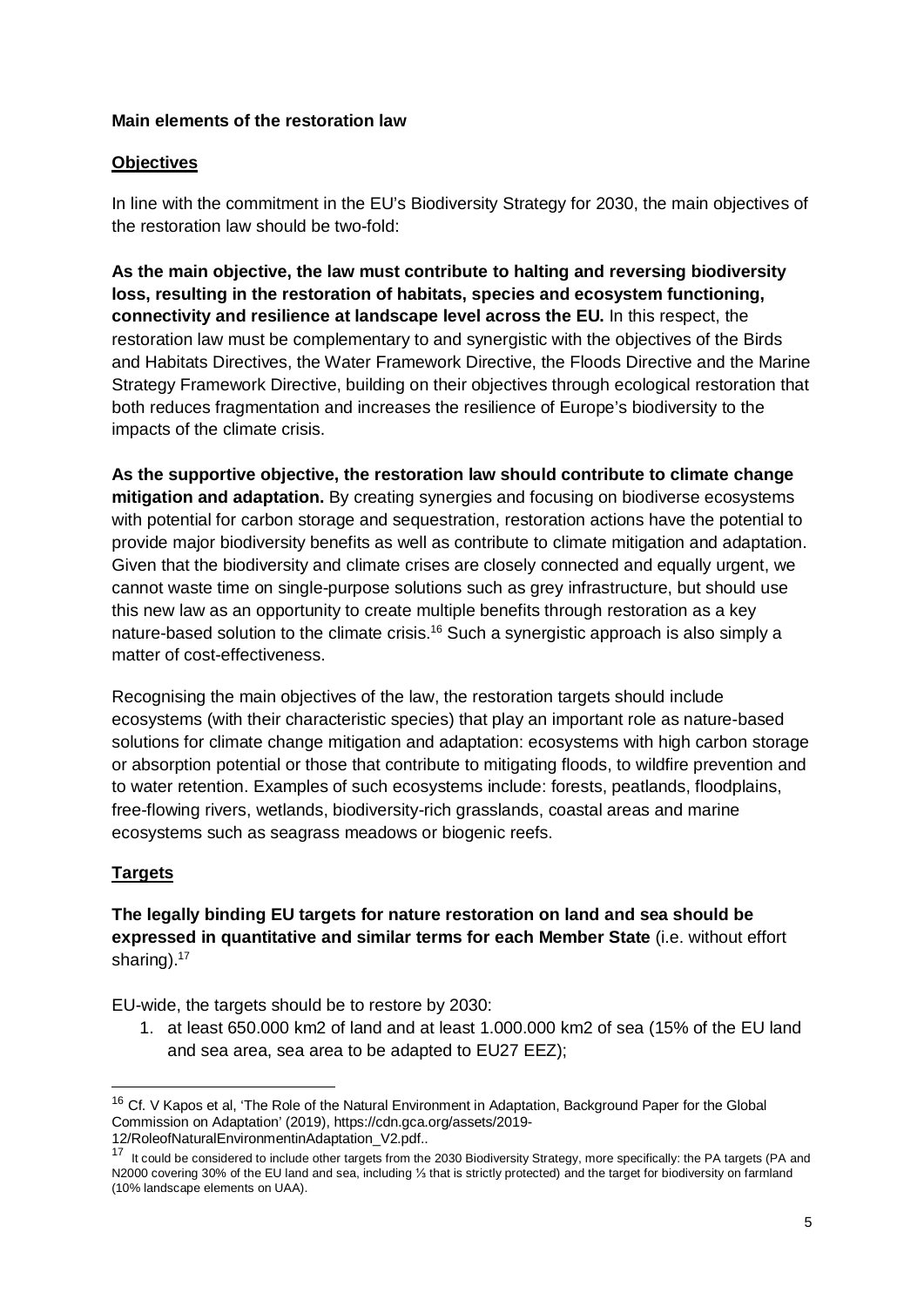- 2. at least 25.000 km of free flowing rivers, and to scale-up this ambition to achieve 15% of rivers restored to a free-flowing state in 2030 through *inter alia* barrier removal and floodplain restoration;
- 3. and should include a target for CO2 removal by sinks, in addition to the 2030 emissions reduction target.

These targets should be set against a 2020 baseline, meaning that restoration activities carried out as of 2020 should count towards these targets to avoid disincentivising timely action. A trajectory, with intermediate milestones to be reached for instance in 2025, should also be included.

#### **Restoration measures and criteria**

In addition to setting restoration targets, the new restoration law should also include criteria for restoration measures to be undertaken by the Member States in order to reach those targets. These should include the following five criteria:

**Firstly, restoration measures should result in permanent change aiming to restore high quality and resilient nature, with a very significant improvement from the starting condition.** This is important to avoid 'greenwashing' where incremental improvements (for instance a slightly better forest management regime or a small decrease of fishing intensity) would be labelled as restoration, but would not mean much in terms of attaining a change in state to 'high-quality nature'.

The end goal of 'high-quality nature' would require further elaboration and definitions, however this should not lead to a long scientific process that slows down the drafting and implementation of the restoration legislation but should follow a pragmatic approach that also explores the opportunities of building up on existing definitions of already existing key EU environmental legislation where possible and appropriate.

The definition of 'high-quality nature' should focus on enabling areas to reach their maximum potential for nature, the reversal of current degradation and the diversity and/or particularity of species. Further elements could be the contribution to connectivity, ecological coherence, and minimum interference of invasive alien species.

Further investigation is needed whether existing definitions in the Birds and Habitats Directives, the Water Framework Directive and the Marine Strategy Framework Directive could be built upon or referred to in order to evaluate the qualitative aspect of restoration action while minimising delays and bureaucracy. It would, however, be crucial to clearly differentiate the restoration legislation from the existing Directives. The aim would not be to expand the Natura 2000 network or the scope of the Directives, but to use similar indicators to assess the quality of an ecosystem, applying also to species or habitats not currently covered by the Directives, as the new restoration law should enable restoration activities both inside and outside Natura 2000 areas.

**Secondly, restoration measures must result in significant management change** (again to avoid greenwashing) **that puts nature on a path towards sustaining 'high quality'**. It is important that 'restoration' by 2030 refers to the changes in management and to the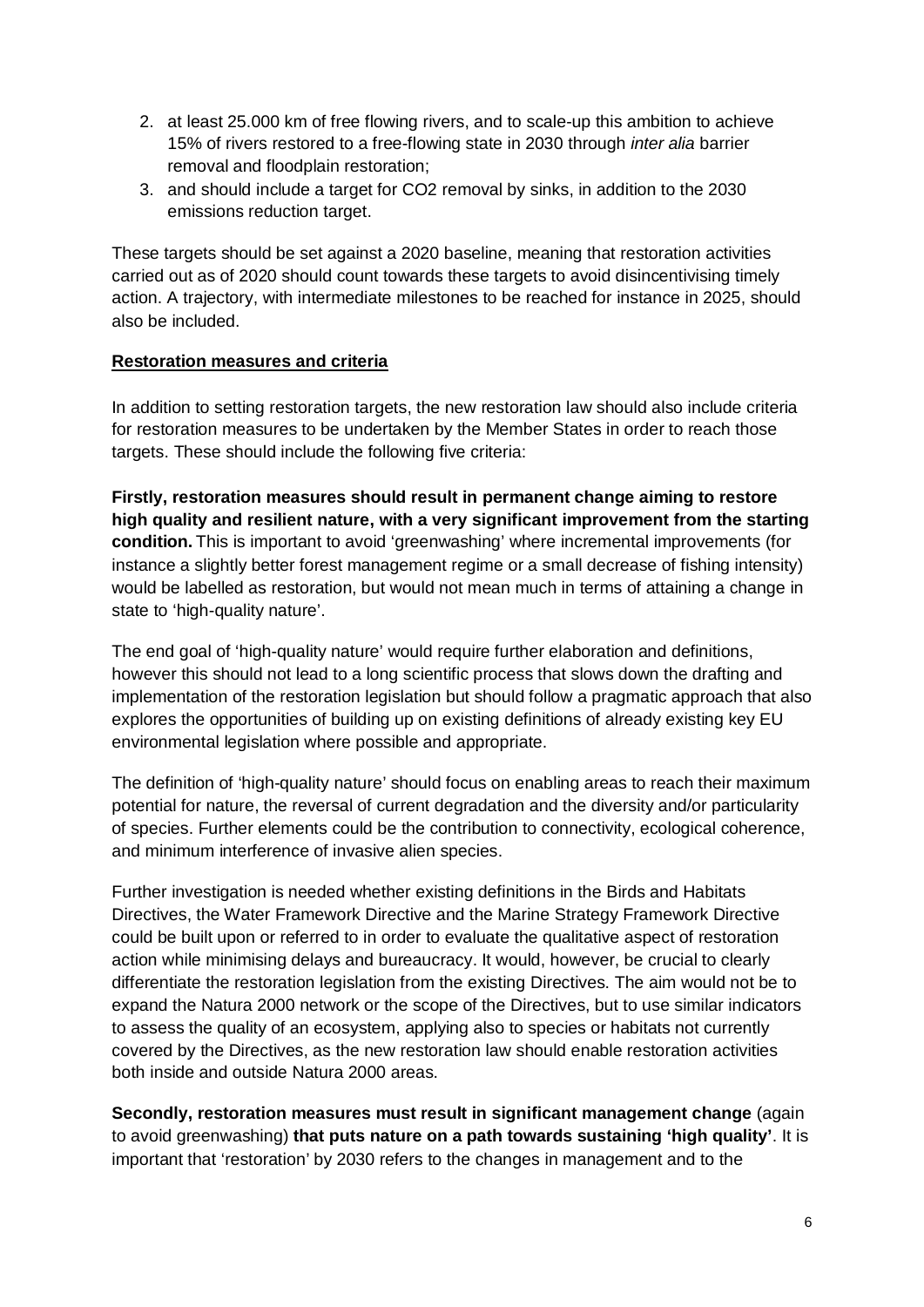implementation of restoration actions so that land and sea adapt towards high quality nature, not to the achievement of the end points which can take a much longer time.

**Thirdly, action on restoration should not discriminate between restoration activities inside or outside already protected areas.** After all, degraded ecosystems which have the "most potential to capture and store carbon and to prevent and reduce the impact of natural disasters" can be situated in both, and urgent action to restore ecosystems is needed across the EU. Therefore, restoration measures can take place both inside and outside Natura 2000 sites, under the condition that inside Natura 2000 sites, the restoration must (1) be additional to the management or restoration already legally required by the Birds and Habitats Directives, and (2) must not be undertaken in a way which undermines the species or habitats protection of the Directives or compromises the achievement of the environmental objectives in existing EU environmental law. This means that e.g. compensation measures under Art.6(4), the recovery of Natura 2000 habitats that degraded after the designation, or restoration strictly needed for the achievement of a site's favourable status should not qualify. In addition, restoration measures should not be used to offset ecosystem degradation or habitat loss taking place elsewhere.

**Fourthly, restoration measures should also increase connectivity between habitats.** Restoring a matrix of sustainably managed habitats, both inside and outside the Natura 2000 network, would increase its coherence and support the creation of a coherent trans-European protected area network. This buffering of Natura 2000 sites would further lead to increases in populations of pollinators and other mobile species and would improve ecosystem functionality, increase ecosystem resilience and contribute to climate change mitigation and adaptation.

**Lastly, restoration measures should specifically encourage interventions that restore natural processes**<sup>18</sup>. The restoration of natural processes allows for effective large-scale restoration of self-sustained and functional ecosystems through recovering natural ecological processes and the functions and services of wildlife. Critical components include restoring the ecological functions of wild species and their interactions, enhancing connectivity within and among habitats and promoting natural ecosystem dynamics and vegetation succession. When the synergies among these three components are improved, ecological restoration actions result in increased ecosystem resilience and higher biodiversity value.

**In the restoration law, restoration measures should encompass both active and passive restoration actions.** A non-exhaustive list of possible restoration actions could be included in an annex to the legislation that could include the following examples illustrating the targeted and limited scope of nature restoration to be promoted under the legislation.

Illustrative examples of restoration actions:

Establishing no take zones to restore fish stocks and banning bottom-trawling to restore seabed communities

<sup>&</sup>lt;sup>18</sup> in line with the policy paper recently published by WWF-Europe, Birdlife-Europe, EEB, Rewilding Europe and the Universities of Leipzig, Madrid and Vienna – Boosting Ecological Restoration for a Wilder Europe. See: https://www.rewildingeurope.com/wp-content/uploads/publications/boosting-ecological-restoration-for-a-wilder-Europe/index.html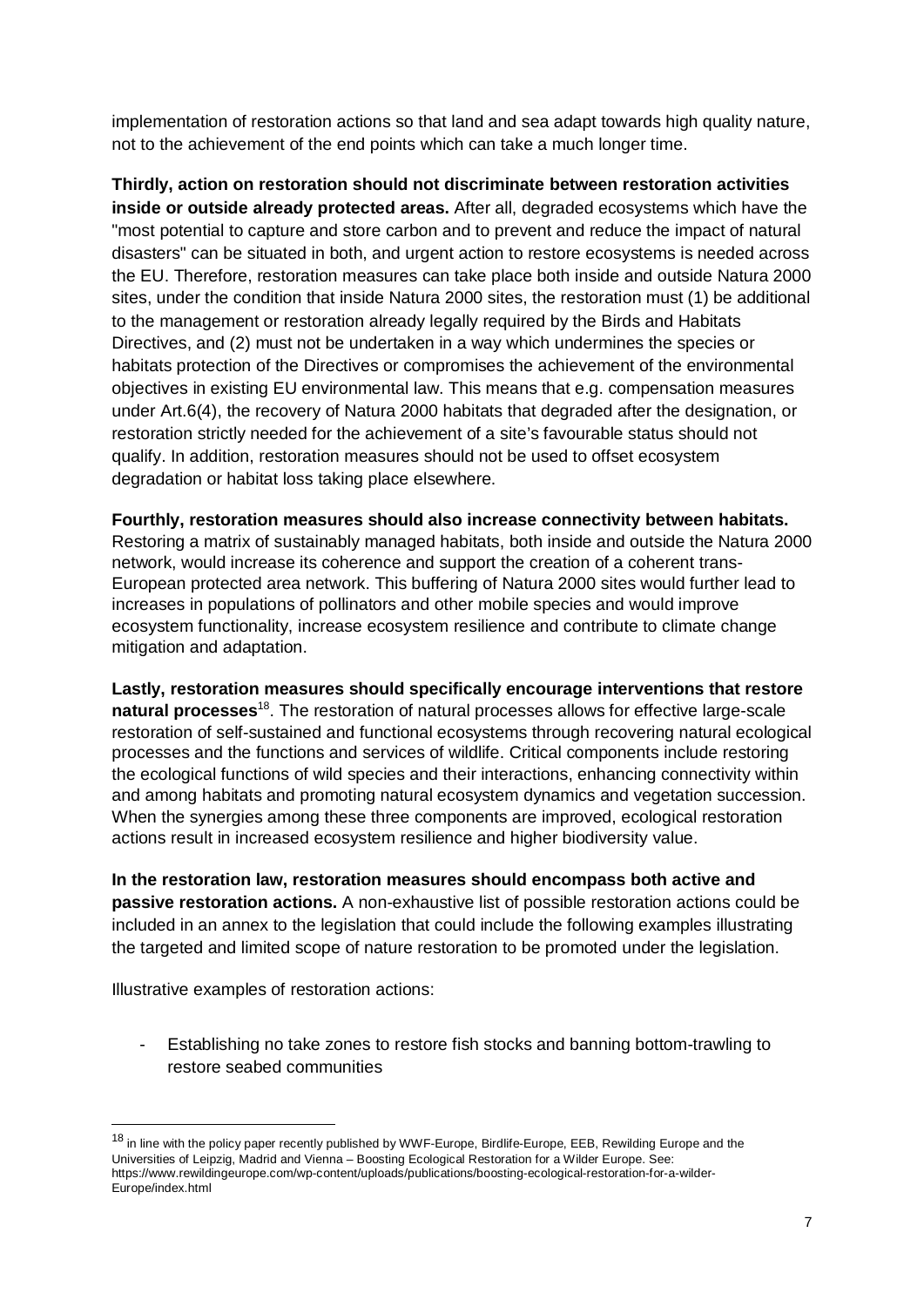- Oyster reef / Boulder reef restoration through the active provision of artificial substrates (on top of protective measures above)
- Restoration of seagrass meadows and kelp forests by seabottom stabilization and active propagation (on top of protective measures above)
- Restoration of marsh lands and dune systems by blocking drainage, relocating flood defences, land re-profiling, changing grazing regimes etc.
- Removing barriers from rivers to restore fish migration and natural river flows/freeflowing rivers
- Removing or blocking drainage to restore peatlands & wetlands
- Relocating or removing flood defences to restore floodplains
- Stopping logging and allowing forests mature towards becoming old-growth forests
- Restore conventionally managed forests to natural forests containing sufficient deadwood and structure to ensure ecological quality
- Restoration of native forest through assisted regeneration
- Restoring intensive grassland or arable land into biodiversity-rich grassland by removing nutrient rich soil, planting locally characteristic varieties and adopting biodiversity-focused grazing/mowing regimes
- Restoring abandoned or degraded semi natural grassland by removing invading scrub and reestablishing and managing pollinator-friendly plants, through biodiversity-focused grazing/mowing regimes or introduction of wild herbivores.
- Restore natural processes including natural disturbance such as burning or grazing of forests to reinstate trophic cascades of species including wild herbivores, carnivores and scavengers
- Restoring freshwater habitats such as ponds and streams through excavation, reprofiling, scrub or sediment removal, elimination of alien species etc.

# **Governance**

## **The restoration law should require Member States to draft science-based national**

**restoration plans**. The plans should include clear quantitative targets in terms of locations, areas, types of ecosystems to be restored, financial tools to be used, requirements for active public participation, deadlines etc. The restoration plans will also need to show how the restoration measures will contribute to:

- Improving the connectivity of the Natura 2000 and wider protected area network
- Achieving the target of 10% of the EU's land and sea area to be strictly protected
- Supporting the objectives of the Birds and Habitats Directives, Water Framework Directive and Marine Strategy Framework Directive while being additional to existing legal requirements under these Directives. More stringent objectives should always apply.
- Supporting climate change adaptation and mitigation
- Contributing to the recovery of wild pollinators
- Ensuring the long-term protection and improvement of the restored habitats

**Restoration plans should then be assessed by the Commission** to ensure that the proposed measures contribute to the objectives of the restoration law and that the above criteria for restoration measures are met. The approval of the restoration plans should occur within clear deadlines. Restoration plans and drafts submitted to the Commission should be